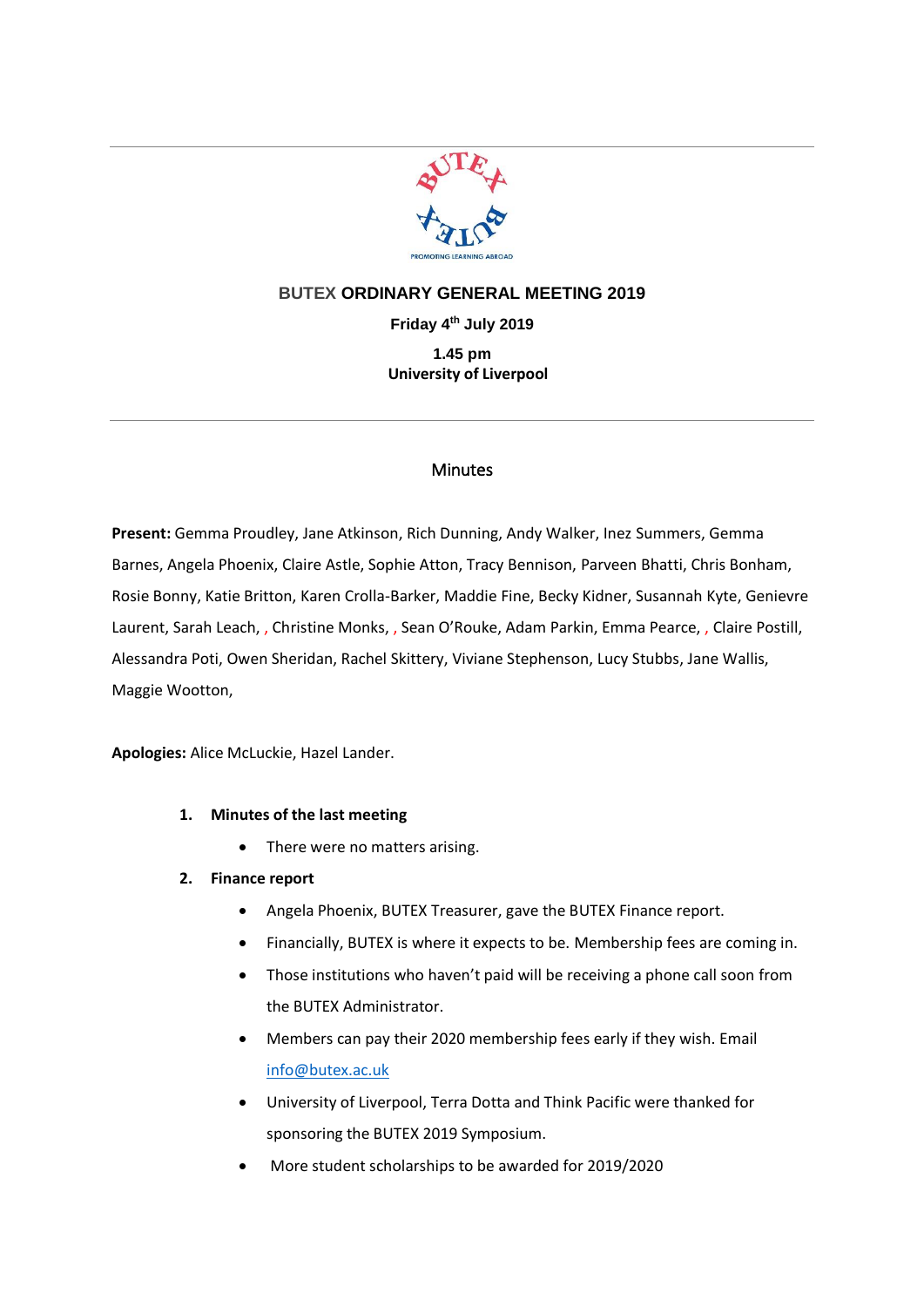- ➢ Tony Emerson Award
- $\triangleright$  Four awards for posters, two incoming, two outgoing
- $\triangleright$  Four for essays, two incoming, two outgoing

### **3. Membership update.**

BUTEX has

- 79 Full members
- 17 Associate members
- BUTEX welcomes returning *Full members* 
	- ➢ St Mary's Twickenham

and new *Full Members*

➢ Loughborough University

BUTEX also welcomes *New Associate members* 

- ➢ Terra Dotta
- ➢ Learn International Education, Consultants Ltd,
- ➢ ULodging Inc

#### **4. NAFSA**

*Review of NAFSA 2019*

- Andy Walker, BUTEX Events Officer, reported that BUTEX just about broke even on the 2019 reception at NAFSA with 21 sponsors.
- The venue was excellent.
- Feedback was excellent from both sponsoring institutions and guests.
- *NAFSA 2020*

BUTEX is looking at looking at APAIE v NAFSA for 2020.

 $\triangleright$  Members will shortly receive a survey asking where they would prefer to be represented by BUTEX.

#### **5. Forthcoming events**

 *The BUTEX Winter Workshop 2019*

- Venue: University of the Arts, London.
- Date: Tuesday 10 December 2019.
- Theme: Generation Z: Supporting our staff to support students.
- Call for papers will be sent out soon.